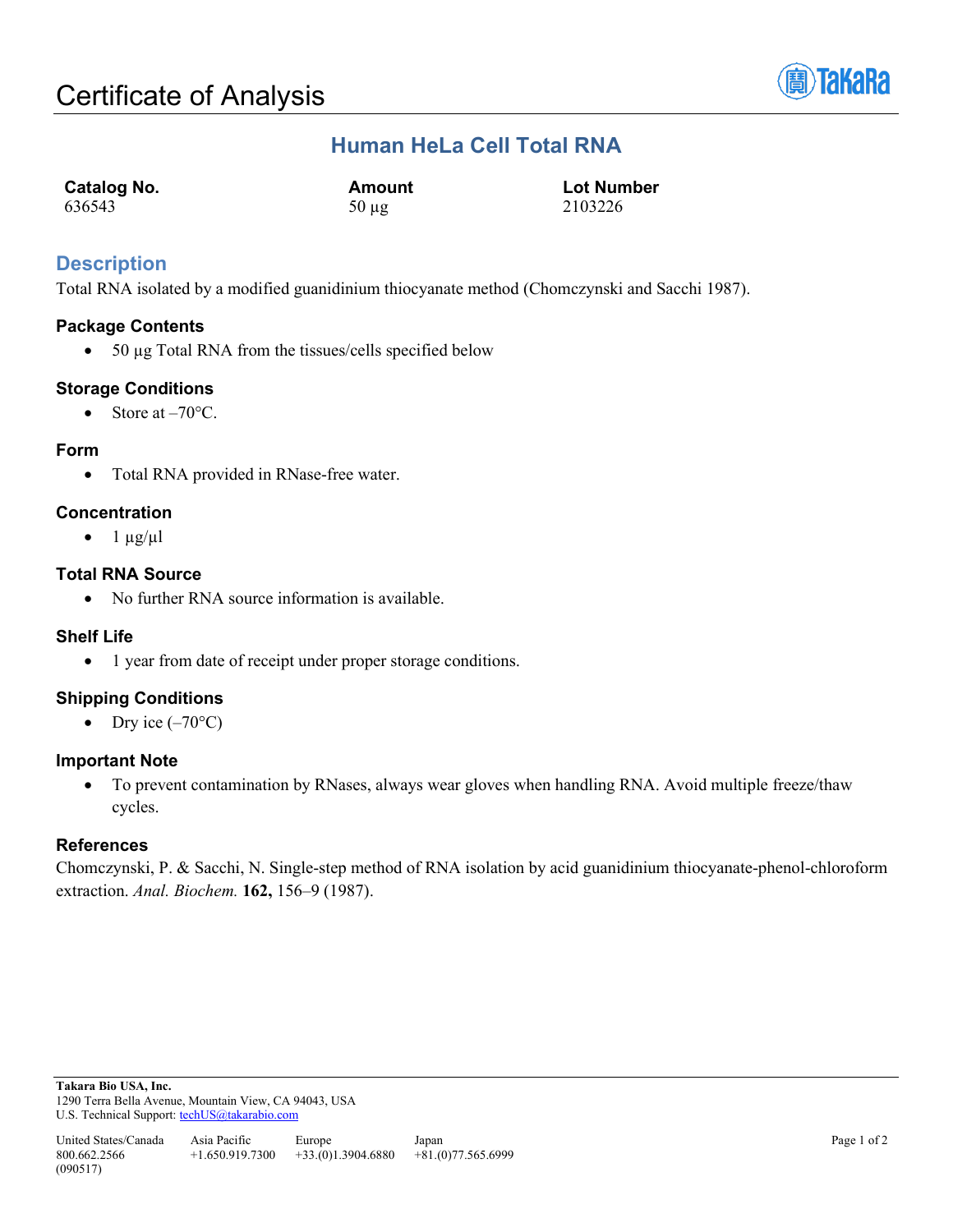# **Quality Control Data**

This lot of total RNA was analyzed by capillary electrophoresis (CE) using an Agilent 2100 Bioanalyzer. The actual electropherogram trace for this RNA is provided below. RNA concentration and purity were evaluated by UV spectrophotometry.

Both the area ratio of the 28S/18S rRNA peaks, and the proportion (relative percentage) of these two peak areas to the total area under the electropherogram provide reliable quantitative estimates of RNA integrity. For both of these criteria, this sample meets or exceeds our standards for high-quality total RNA.



It is certified that this product meets the above specifications, as reviewed and approved by the Quality Department.